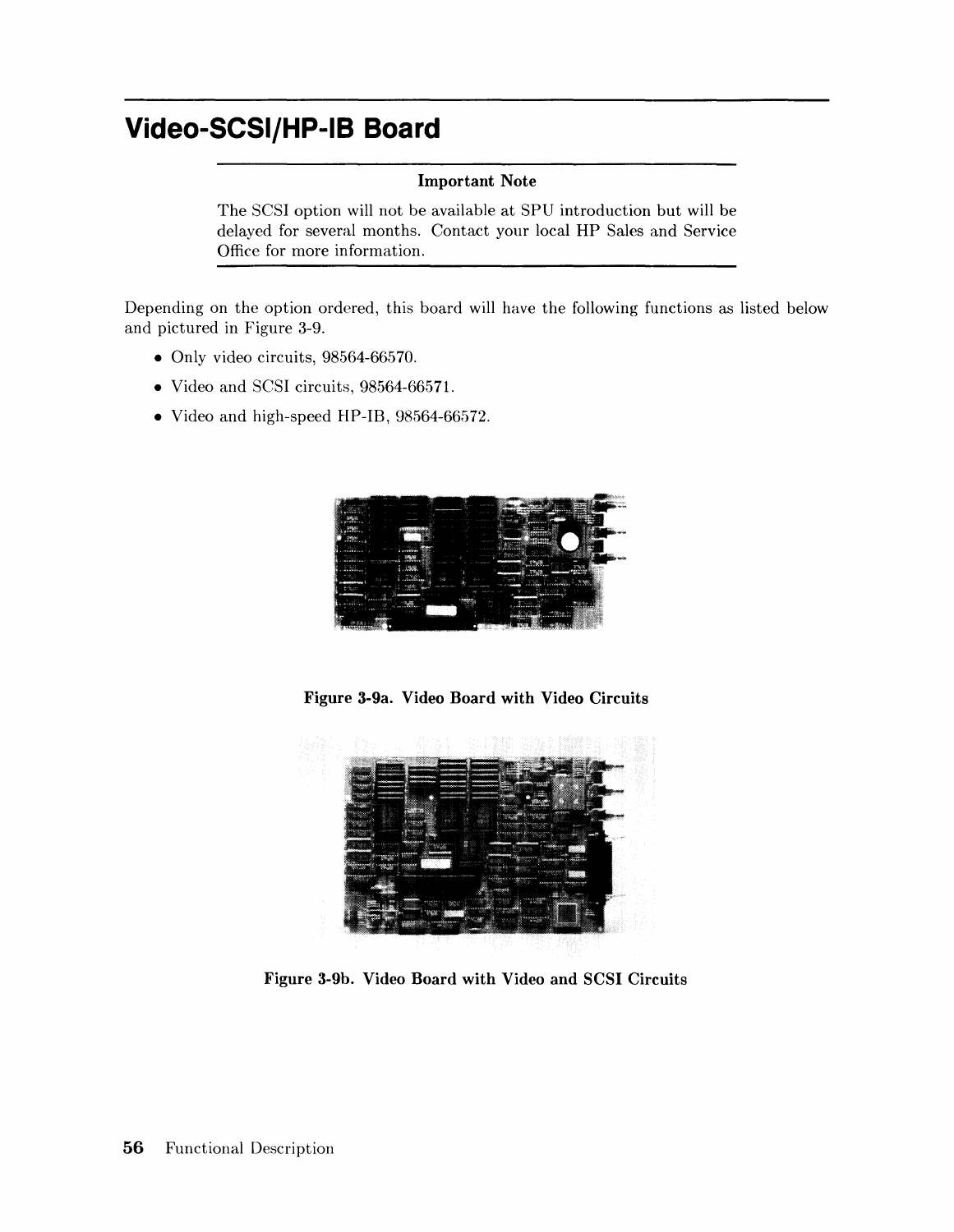

**Figure 3-9c. Video Board with Video and High-Speed HP-IB Circuits** 

## **Video Circuit**

### **Overview**

Video circuits provide high-resolution color video for color monitors. Resolution is 1024 by 768 pixels from a 6-plane frame buffer.

Software compatible with previous 4 and 6 plane video boards with HP-UX operating system can also be used with the Model 319C+ Workstation.

A hardware cursor isn't used, therefore the flashing underscore cursor is not available on the video. It is implemented by software.

The Bit-BIt (bit-boundary block transfer) functions of the video are greatly improved over previous video boards in that bit per pixel operations are supported as well as previous byte per pixel.



**Figure 3-10. Video Circuit Block Diagram**